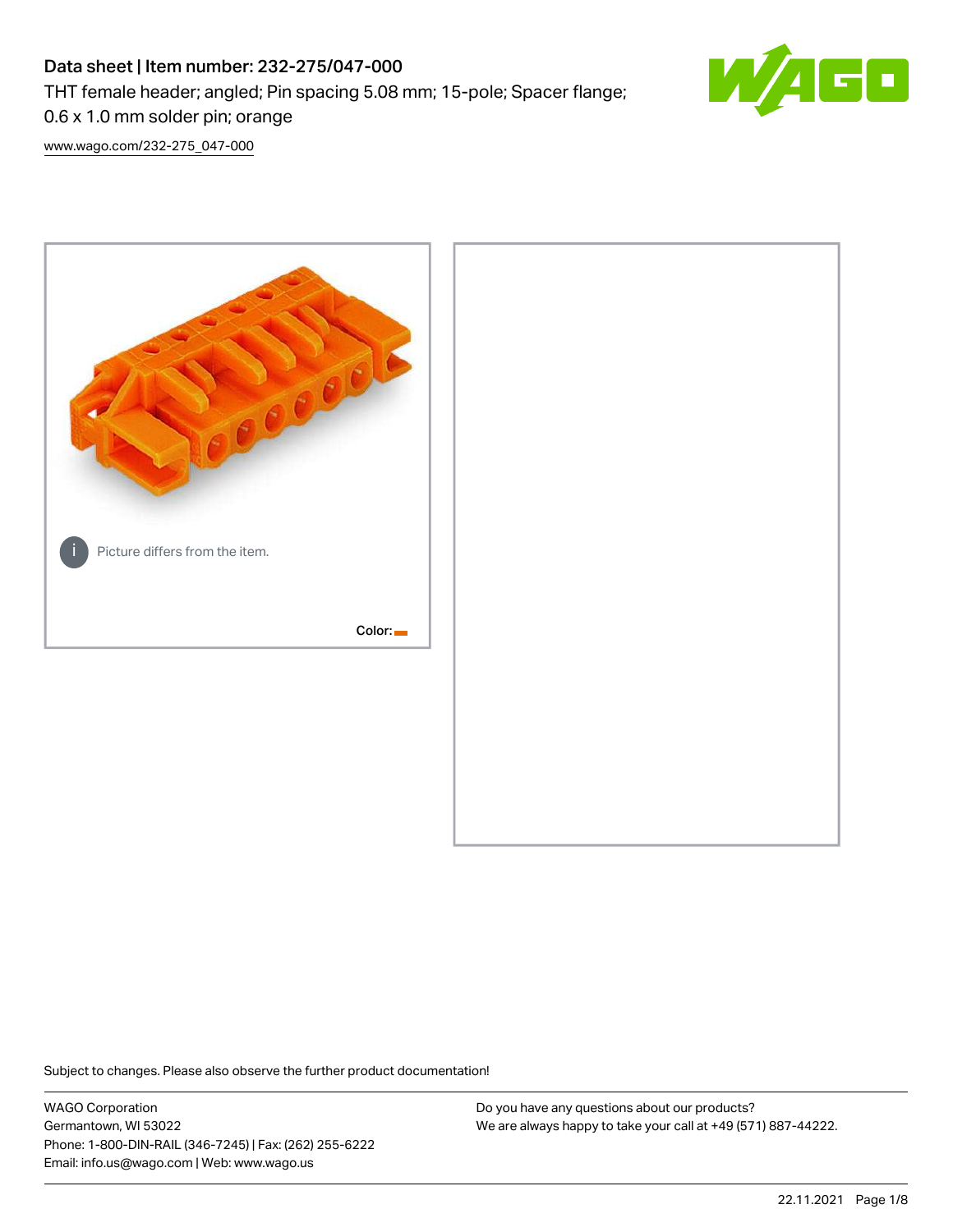



L = pole no. x pin spacing

 $L_1 = L + 3$  mm

 $L_2 = L + 8.8$  mm

 $L_3 = L + 14.8$  mm

2- to 3-pole female connectors – one latch only

# Item description

**Horizontal or vertical PCB mounting via straight or angled solder pins** 

Subject to changes. Please also observe the further product documentation! For board-to-board and board-to-wire connections

WAGO Corporation Germantown, WI 53022 Phone: 1-800-DIN-RAIL (346-7245) | Fax: (262) 255-6222 Email: info.us@wago.com | Web: www.wago.us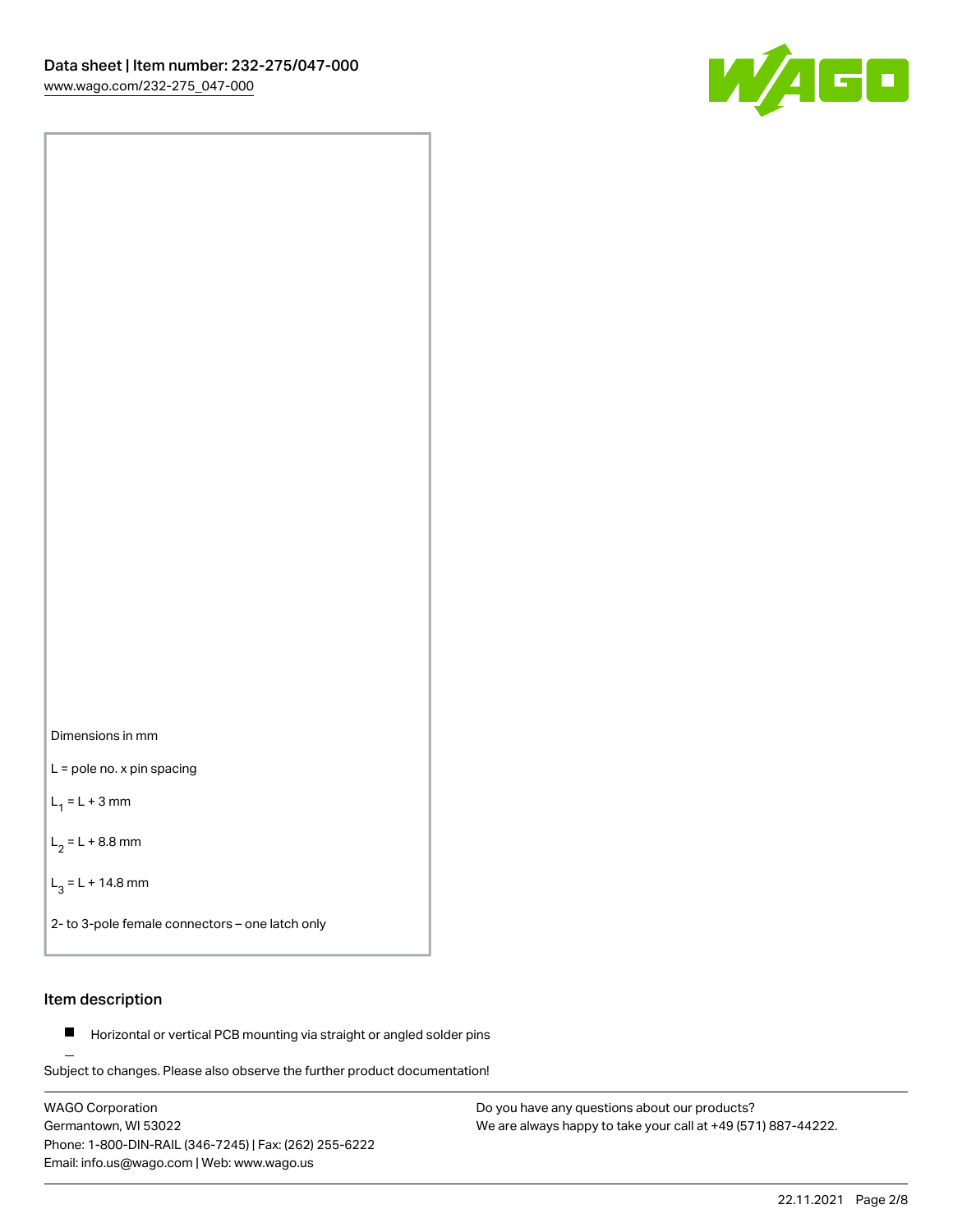

- For board-to-board and board-to-wire connections
- $\blacksquare$ Touch-proof PCB outputs
- $\blacksquare$ Easy-to-identify PCB inputs and outputs
- $\blacksquare$ With coding fingers

### Data **Notes**

| Safety information 1 | The <i>MCS – MULTI CONNECTION SYSTEM</i> includes connectors<br>without breaking capacity in accordance with DIN EN 61984. When<br>used as intended, these connectors must not be connected<br>/disconnected when live or under load. The circuit design should<br>ensure header pins, which can be touched, are not live when<br>unmated. |
|----------------------|--------------------------------------------------------------------------------------------------------------------------------------------------------------------------------------------------------------------------------------------------------------------------------------------------------------------------------------------|
| Variants:            | Other pole numbers<br>3.8 mm pin projection for male headers with straight solder pins<br>Gold-plated or partially gold-plated contact surfaces<br>Other versions (or variants) can be requested from WAGO Sales or<br>configured at https://configurator.wago.com/                                                                        |

# Electrical data

### IEC Approvals

| Ratings per                 | IEC/EN 60664-1                                                        |
|-----------------------------|-----------------------------------------------------------------------|
| Rated voltage (III / 3)     | 320 V                                                                 |
| Rated surge voltage (III/3) | 4 <sub>k</sub> V                                                      |
| Rated voltage (III/2)       | 320 V                                                                 |
| Rated surge voltage (III/2) | 4 <sub>k</sub> V                                                      |
| Nominal voltage (II/2)      | 630 V                                                                 |
| Rated surge voltage (II/2)  | 4 <sub>kV</sub>                                                       |
| Rated current               | 12A                                                                   |
| Legend (ratings)            | $(III / 2)$ $\triangle$ Overvoltage category III / Pollution degree 2 |

### UL Approvals

| Approvals per                  | UL 1059 |
|--------------------------------|---------|
| Rated voltage UL (Use Group B) | 300 V   |
| Rated current UL (Use Group B) | 15 A    |
| Rated voltage UL (Use Group D) | 300 V   |
| Rated current UL (Use Group D) | 10 A    |

Subject to changes. Please also observe the further product documentation!

| <b>WAGO Corporation</b>                                | Do you have any questions about our products?                 |
|--------------------------------------------------------|---------------------------------------------------------------|
| Germantown, WI 53022                                   | We are always happy to take your call at +49 (571) 887-44222. |
| Phone: 1-800-DIN-RAIL (346-7245)   Fax: (262) 255-6222 |                                                               |
| Email: info.us@wago.com   Web: www.wago.us             |                                                               |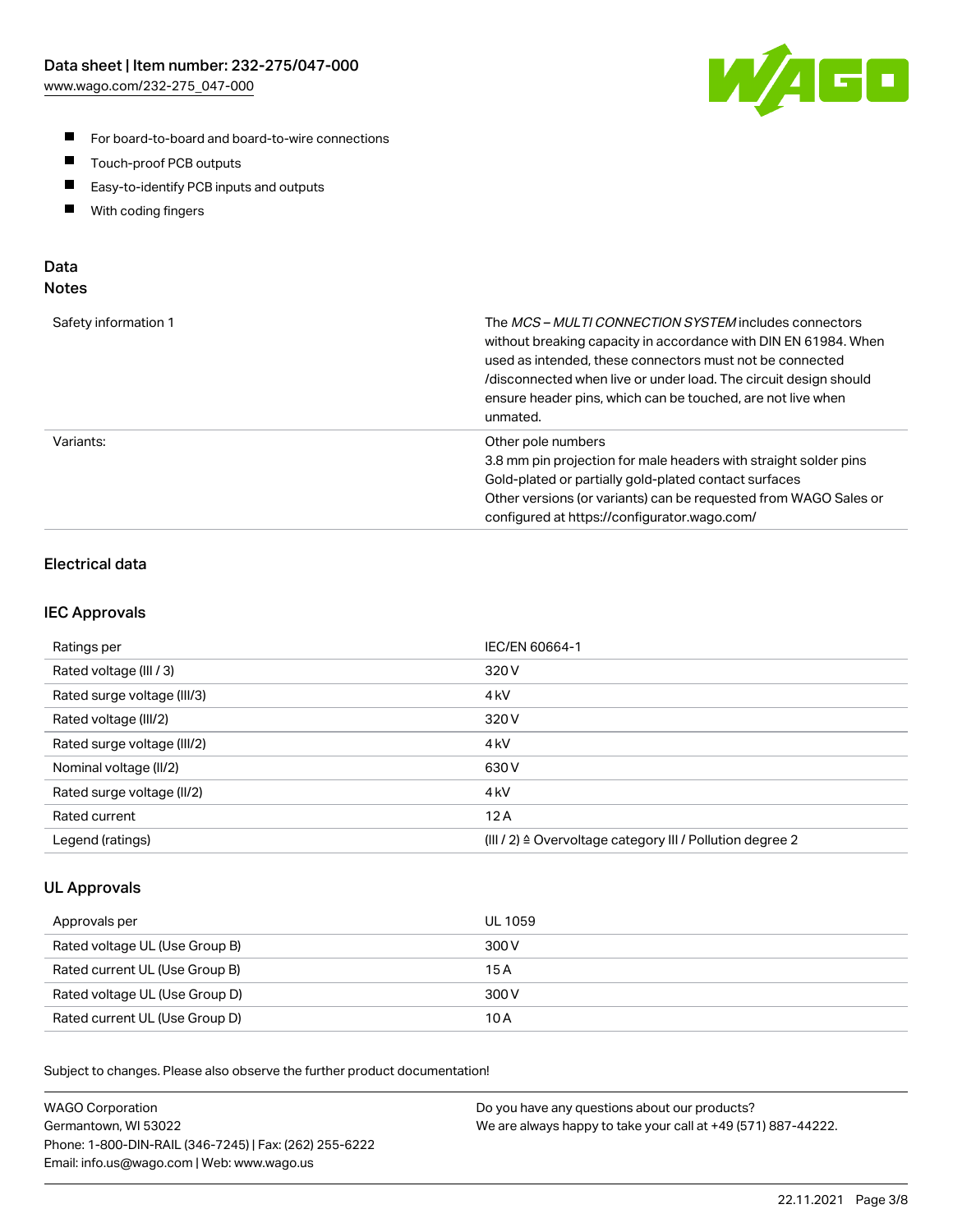WAGO

# Ratings per UL

| Rated voltage UL 1977 | 600 \<br>.   |
|-----------------------|--------------|
| Rated current UL 1977 | . . <i>.</i> |

# CSA Approvals

| Approvals per                   | CSA   |
|---------------------------------|-------|
| Rated voltage CSA (Use Group B) | 300 V |
| Rated current CSA (Use Group B) | 15 A  |
| Rated voltage CSA (Use Group D) | 300 V |
| Rated current CSA (Use Group D) | 10 A  |

### Connection data

| Total number of potentials |  |
|----------------------------|--|
| Number of connection types |  |
| Number of levels           |  |

#### Connection 1

| Number of poles<br>ີ |
|----------------------|
|----------------------|

# Physical data

| Pin spacing                          | 5.08 mm / 0.2 inch    |
|--------------------------------------|-----------------------|
| Width                                | 91 mm / 3.583 inch    |
| Height                               | 16.6 mm / 0.654 inch  |
| Height from the surface              | 11.6 mm / 0.457 inch  |
| Depth                                | 18.25 mm / 0.719 inch |
| Solder pin length                    | 5 <sub>mm</sub>       |
| Solder pin dimensions                | $0.6 \times 1$ mm     |
| Drilled hole diameter with tolerance | $1.3$ $(+0.1)$ mm     |

# Mechanical data

| Mounting type | Mounting flange             |
|---------------|-----------------------------|
| Mounting type | Flush feed-through mounting |
|               | Panel mounting              |

Subject to changes. Please also observe the further product documentation!

| <b>WAGO Corporation</b>                                | Do you have any questions about our products?                 |
|--------------------------------------------------------|---------------------------------------------------------------|
| Germantown, WI 53022                                   | We are always happy to take your call at +49 (571) 887-44222. |
| Phone: 1-800-DIN-RAIL (346-7245)   Fax: (262) 255-6222 |                                                               |
| Email: info.us@wago.com   Web: www.wago.us             |                                                               |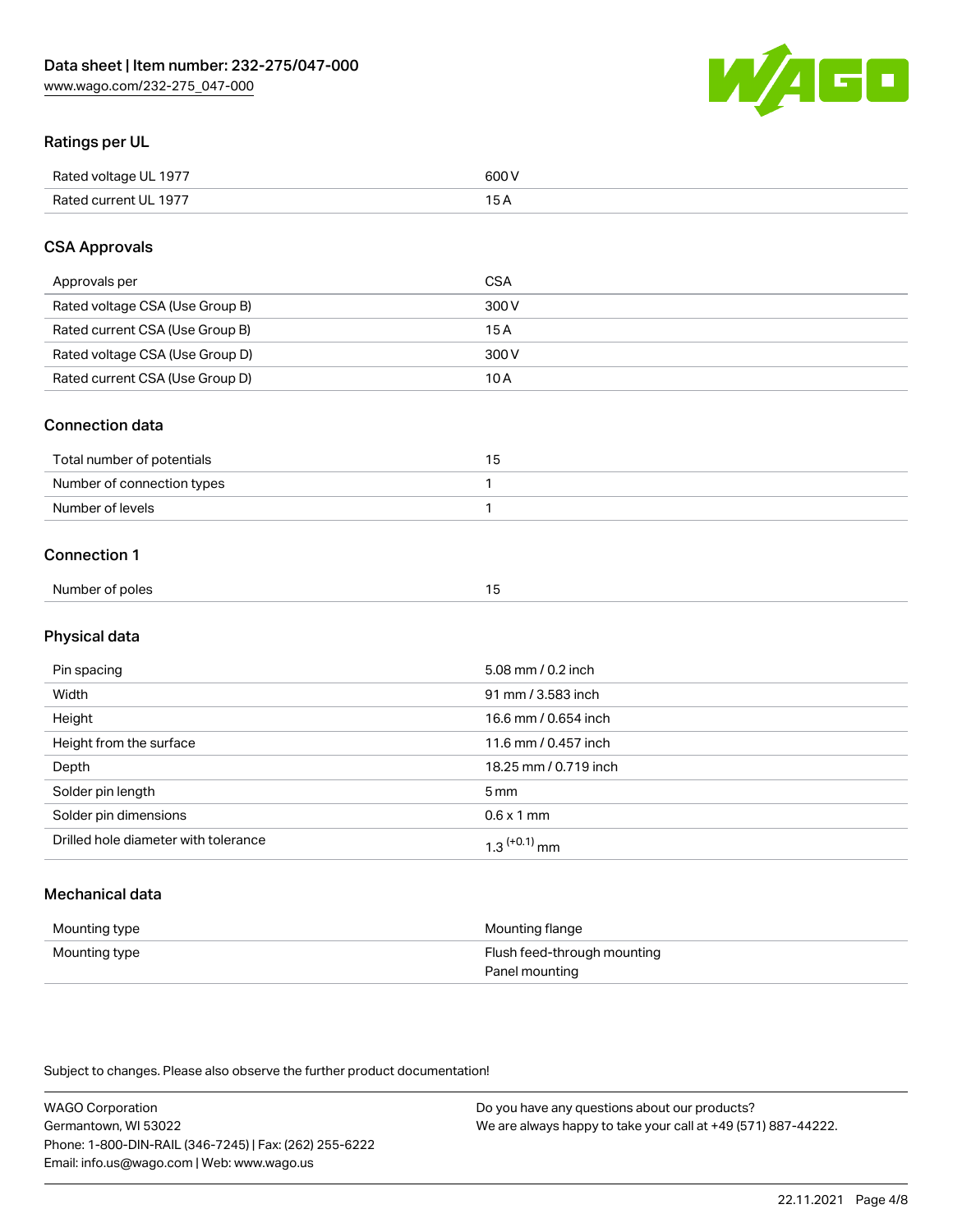

#### Plug-in connection

| Contact type (pluggable connector) | Female header |
|------------------------------------|---------------|
| Connector (connection type)        | for PCB       |
| Mismating protection               | No            |
| Mating direction to the PCB        | 0°            |
| Locking of plug-in connection      | Without       |

# PCB contact

| PCB Contact                         | THT                                        |
|-------------------------------------|--------------------------------------------|
| Solder pin arrangement              | over the entire female connector (in-line) |
| Number of solder pins per potential |                                            |

#### Material data

| Color                       | orange           |
|-----------------------------|------------------|
| Material group              |                  |
| Insulation material         | Polyamide (PA66) |
| Flammability class per UL94 | V <sub>0</sub>   |
| Contact material            | Copper alloy     |
|                             |                  |
| Contact plating             | tin-plated       |
| Fire load                   | $0.241$ MJ       |

#### Environmental requirements

| Limit temperature range | $-60+85 °C$ |  |
|-------------------------|-------------|--|
|-------------------------|-------------|--|

#### Commercial data

| PU (SPU)              | 25 Stück      |
|-----------------------|---------------|
| Packaging type        | box           |
| Country of origin     | DE            |
| <b>GTIN</b>           | 4050821627883 |
| Customs tariff number | 85366990990   |

### Approvals / Certificates

#### Ship Approvals

**Certificate** 

Subject to changes. Please also observe the further product documentation!

WAGO Corporation Germantown, WI 53022 Phone: 1-800-DIN-RAIL (346-7245) | Fax: (262) 255-6222 Email: info.us@wago.com | Web: www.wago.us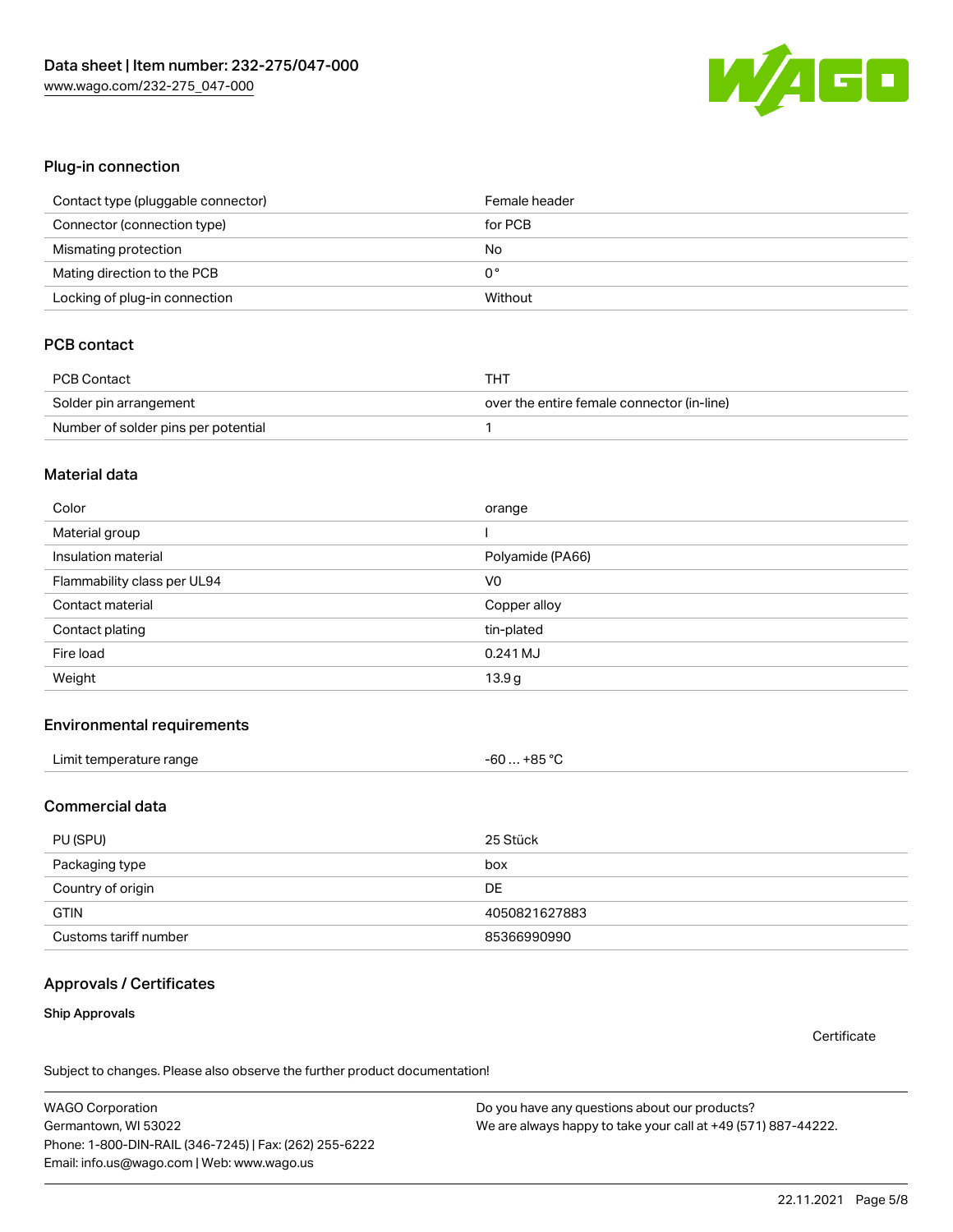# Data sheet | Item number: 232-275/047-000

[www.wago.com/232-275\\_047-000](http://www.wago.com/232-275_047-000)



| Logo                | Approval                                                | <b>Additional Approval Text</b> | name                                |
|---------------------|---------------------------------------------------------|---------------------------------|-------------------------------------|
| ABS                 | <b>ABS</b><br>American Bureau of Shipping               | $\overline{\phantom{0}}$        | $19 -$<br>HG15869876-<br><b>PDA</b> |
| VERITAS             | BV<br>Bureau Veritas S.A.                               | <b>IEC 60998</b>                | 11915/D0 BV                         |
|                     | <b>DNV GL</b><br>Det Norske Veritas, Germanischer Lloyd | $\overline{\phantom{a}}$        | TAE 000016Z                         |
|                     |                                                         |                                 |                                     |
| <b>UL-Approvals</b> |                                                         |                                 |                                     |
| Logo                | Approval                                                | <b>Additional Approval Text</b> | Certificate<br>name                 |
|                     | UL<br>UL International Germany GmbH                     | <b>UL 1977</b>                  | E45171                              |

# Counterpart

Item no.231-645 Male connector; 15-pole; Pin spacing 5.08 mm ; orange [www.wago.com/231-645](https://www.wago.com/231-645)

# Optional accessories

Email: info.us@wago.com | Web: www.wago.us

#### Testing accessories

| Testing accessories                                                                                                        |                                                                            |                                                               |                      |          |
|----------------------------------------------------------------------------------------------------------------------------|----------------------------------------------------------------------------|---------------------------------------------------------------|----------------------|----------|
| Item no.: 231-661<br>Test plugs for female connectors; for 5 mm and 5.08 mm pin spacing; 2,50 mm <sup>2</sup> ; light gray |                                                                            |                                                               | www.wago.com/231-661 |          |
| <b>Downloads</b><br><b>Documentation</b>                                                                                   |                                                                            |                                                               |                      |          |
| <b>Additional Information</b>                                                                                              |                                                                            |                                                               |                      |          |
| Technical explanations                                                                                                     |                                                                            | 2019 Apr 3                                                    | pdf                  | Download |
|                                                                                                                            | Subject to changes. Please also observe the further product documentation! |                                                               |                      |          |
| <b>WAGO Corporation</b>                                                                                                    |                                                                            | Do you have any questions about our products?                 |                      |          |
| Germantown, WI 53022                                                                                                       |                                                                            | We are always happy to take your call at +49 (571) 887-44222. |                      |          |
|                                                                                                                            | Phone: 1-800-DIN-RAIL (346-7245)   Fax: (262) 255-6222                     |                                                               |                      |          |
|                                                                                                                            |                                                                            |                                                               |                      |          |

22.11.2021 Page 6/8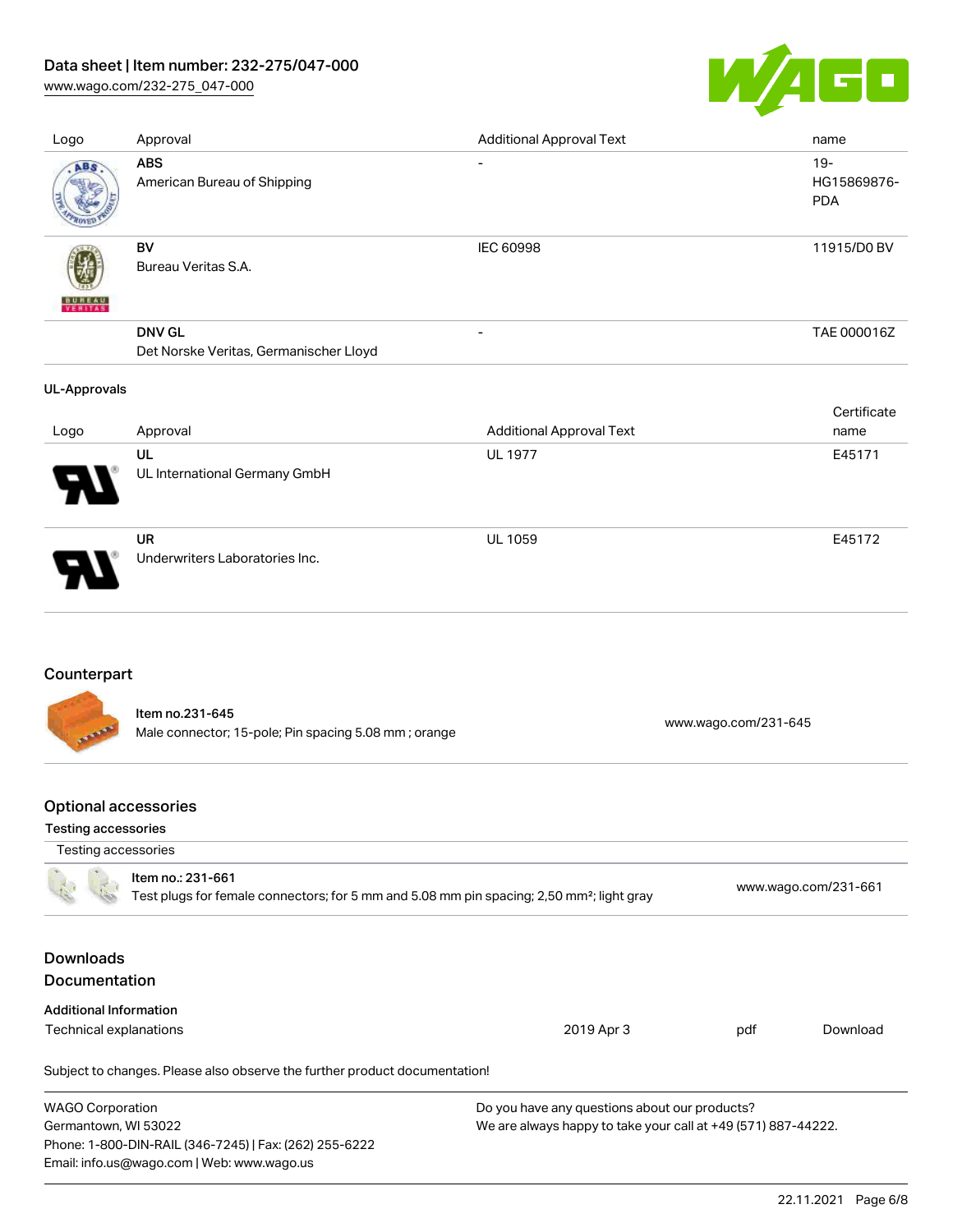

# CAD files

#### PCB Design

| Symbol and Footprint 232-275/047-000                                                                                                                                   | <b>URL</b> | Download |
|------------------------------------------------------------------------------------------------------------------------------------------------------------------------|------------|----------|
| CAx data for your PCB design, consisting of "schematic symbols and PCB footprints",<br>allow easy integration of the WAGO component into your development environment. |            |          |
| Supported formats:                                                                                                                                                     |            |          |
| Ш<br>Accel EDA 14 & 15                                                                                                                                                 |            |          |
| Altium 6 to current version<br>ш                                                                                                                                       |            |          |
| Ш<br>Cadence Allegro                                                                                                                                                   |            |          |
| ш<br>DesignSpark                                                                                                                                                       |            |          |
| Eagle Libraries                                                                                                                                                        |            |          |
| Ш<br>KiCad                                                                                                                                                             |            |          |
| <b>Mentor Graphics BoardStation</b><br>ш                                                                                                                               |            |          |
| ш<br>Mentor Graphics Design Architect                                                                                                                                  |            |          |
| П<br>Mentor Graphics Design Expedition 99 and 2000                                                                                                                     |            |          |
| П<br>OrCAD 9.X PCB and Capture                                                                                                                                         |            |          |
| PADS PowerPCB 3, 3.5, 4.X, and 5.X<br>ш                                                                                                                                |            |          |
| Ш<br>PADS PowerPCB and PowerLogic 3.0                                                                                                                                  |            |          |
| PCAD 2000, 2001, 2002, 2004, and 2006<br>ш                                                                                                                             |            |          |
| Pulsonix 8.5 or newer<br>H                                                                                                                                             |            |          |
| H<br><b>STL</b>                                                                                                                                                        |            |          |
| 3D STEP<br>П                                                                                                                                                           |            |          |
| <b>TARGET 3001!</b><br>Ш                                                                                                                                               |            |          |
| View Logic ViewDraw<br>Ш                                                                                                                                               |            |          |
| ш<br>Quadcept                                                                                                                                                          |            |          |
| Zuken CadStar 3 and 4                                                                                                                                                  |            |          |
| Zuken CR-5000 and CR-8000<br>Ш                                                                                                                                         |            |          |
|                                                                                                                                                                        |            |          |

PCB Component Libraries (EDA), PCB CAD Library Ultra Librarian

#### Environmental Product Compliance

#### Compliance Search

Environmental Product Compliance 232-275/047-000

Subject to changes. Please also observe the further product documentation!

WAGO Corporation Germantown, WI 53022 Phone: 1-800-DIN-RAIL (346-7245) | Fax: (262) 255-6222 Email: info.us@wago.com | Web: www.wago.us